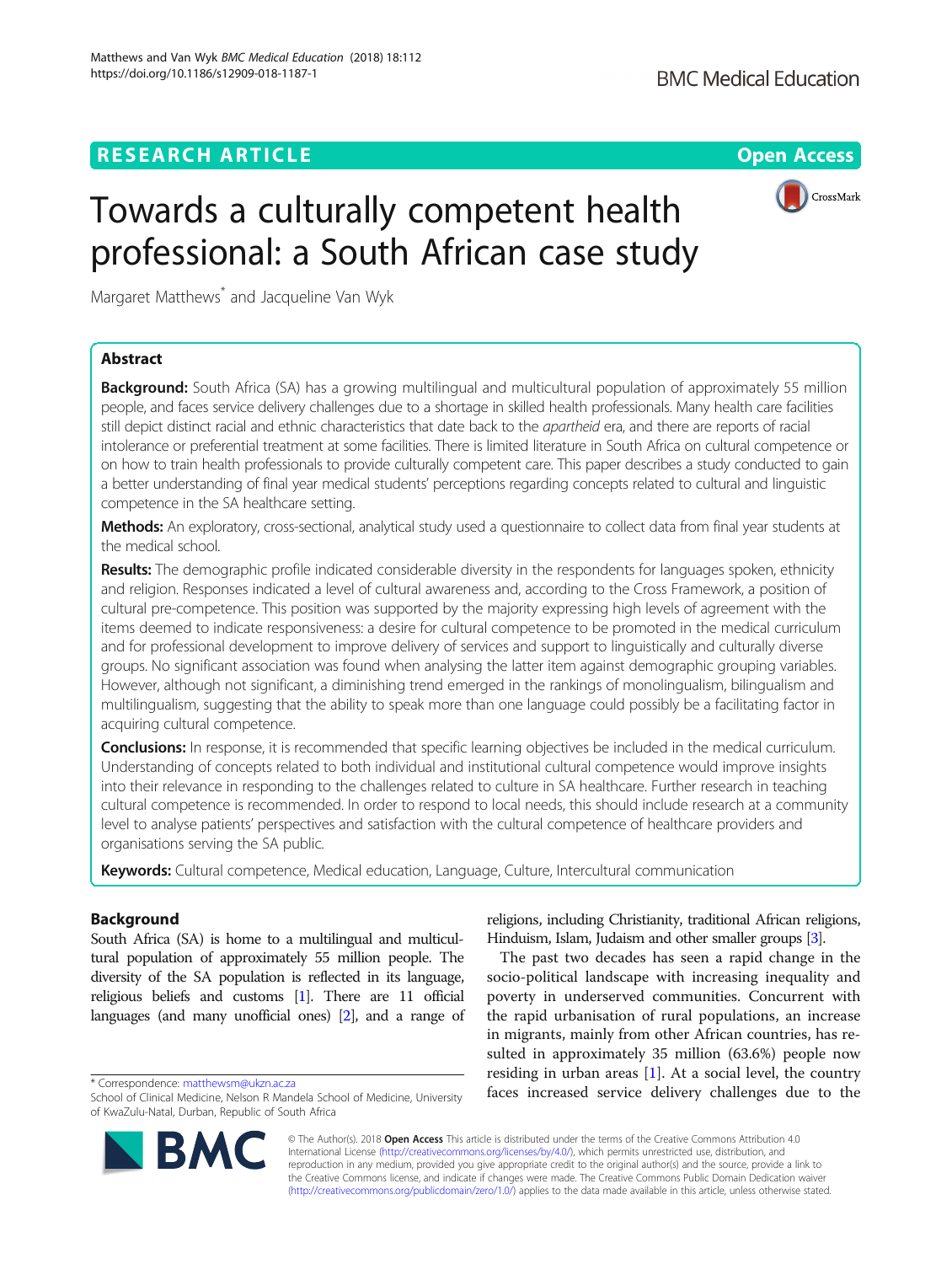shortage in skilled health professionals (HPs) [\[4\]](#page-9-0). Many health care facilities, depending on their locations, still depict distinct racial and ethnic characteristics that date back to the apartheid era. Within this context, we find both anecdotal and reported evidence of racial intolerance, cases of preferential treatment, or language being used as an exclusionary measure at some healthcare facilities [[5\]](#page-9-0).

Internationally, a large body of literature has been devoted to cross-cultural challenges faced by healthcare professionals. Much has been published on ways of dealing with cultural differences and improving intercultural communication  $[6–12]$  $[6–12]$  $[6–12]$  $[6–12]$ . The increasing need for diversity training and cultural awareness extends beyond healthcare and includes all spheres of everyday life [[13](#page-9-0)–[15](#page-9-0)].

Culture is described as the "integrated patterns of human behaviour that include the language, thoughts, communications, actions, customs, beliefs, values, and institutions of racial, ethnic, religious, or social groups" [[16,](#page-9-0) [17](#page-9-0)]. The concepts of cultural and linguistic competence in health are increasingly being viewed jointly [\[16](#page-9-0)], and refer to "a set of congruent behaviours, attitudes, and policies that come together in a system, agency, or among professionals that enables effective work in crosscultural situations" [[16\]](#page-9-0).

Most South African studies have highlighted language as a major barrier to effective healthcare delivery [[18](#page-9-0)–[20](#page-9-0)]. Emanating from a uniquely apartheid-constructed society, in which HPs spoke mainly English whilst most patients spoke an African language, Crawford described a serious level of "misapprehension, mistranslation, loss of meaning, and consequent misunderstanding that occurred on a daily basis between doctors, nurses and patients" ([\[20](#page-9-0)]  $p.34$ ). She also criticised the use of the Western biomedical model, and recommended a change towards "a more culturally sensitive patient-centered model of care" ([[20](#page-9-0)], p.42). Levin described how "language and cultural barriers were cited by more parents as a major barrier to health care than structural and socio-economic barriers" ([\[18\]](#page-9-0) p.1076). Culture-specific models of disease affect how illness is understood by many SA patients [\[21,](#page-9-0) [22](#page-9-0)]. In culturebound syndromes, terms used to describe symptoms, or metaphors used for phenomena related to disease, do not always have an easy translation or equivalent English term [[22](#page-9-0)]. Interpreters are not readily available in the public health sector, where many doctors, irrespective of their home languages, conduct medical interviews with the assistance of HP staff who act as untrained interpreters or cultural brokers when necessary [\[11](#page-9-0)].

Recommendations to address issues of non-concordance in language in SA have resulted in the implementation of basic communication skills training in local African languages at most medical schools [[23](#page-9-0)] to facilitate some cross-cultural understanding and to foster respect for the culture of patients [\[24\]](#page-9-0) . However, the effect and its magnitude are yet to be researched. Given the complexity of SA's history and the need for effective healthcare, Burch questions whether institutions should focus efforts on cultural competence or language proficiency in training as a means to improve care [\[25](#page-9-0)].

Internationally, the notion of cultural competence has emerged as a strategy to address disparities in healthcare which may result from racial, ethnic and language differences. In an attempt to improve health outcomes, emphasis is placed on reducing cross-cultural misunderstandings through developing competencies in HPs to deal with issues related to culture in the consultation [\[9,](#page-9-0) [26](#page-9-0)–[28\]](#page-9-0).

Literature in the SA context on cultural competence is however limited, and there is little evidence on how best to train medical students to provide culturally competent care. Chipps et al. [\[29](#page-9-0)], in a systematic review of the literature on cultural competence training for HPs in community-based rehabilitation, questioned the relevance of international literature for use in the SA context. She argued that "African people form the majority of the population but most health care professionals (including African health care professionals) have been trained in Western traditions of helping" ([\[29](#page-9-0)] p93).

Cultural competence has been espoused as an organizational strategy to reduce disparities in healthcare [[30\]](#page-9-0) and various conceptual frameworks have been suggested for use in medical education [[31\]](#page-9-0). Most research has been done in high income countries, focussing on the ability of how their systems and organisations provide healthcare to ethnic minorities. In those contexts, various tools have been developed to assess cultural competence of organisations and individuals. This is a complex and challenging task, and available tools have not always been validated for use in specific settings [[32](#page-9-0)–[34](#page-9-0)]. Self-assessment checklists are thus often used to promote discussion and to encourage self-reflection amongst individuals on their awareness and understanding of the influence of cultural norms, customs, religions, traditional versus alternative medicine, and other contextual cultural influences, including their own cultural backgrounds, on their interactions with their patients [\[34](#page-9-0)–[36\]](#page-9-0).

Cross et al. [[17\]](#page-9-0) describe cultural competence as a complex process which develops over a continuum in systems and organisations, with individuals at all levels of an agency, including policy makers, administrators, practitioners and consumers themselves, being expected to participate in the process. The Cross framework describes six main positions (see Fig. [1](#page-2-0)) in this continuum ranging from cultural destructiveness to cultural competence or proficiency. The most negative end of the continuum is represented by cultural destructiveness, which is a bigoted position in which a dominant culture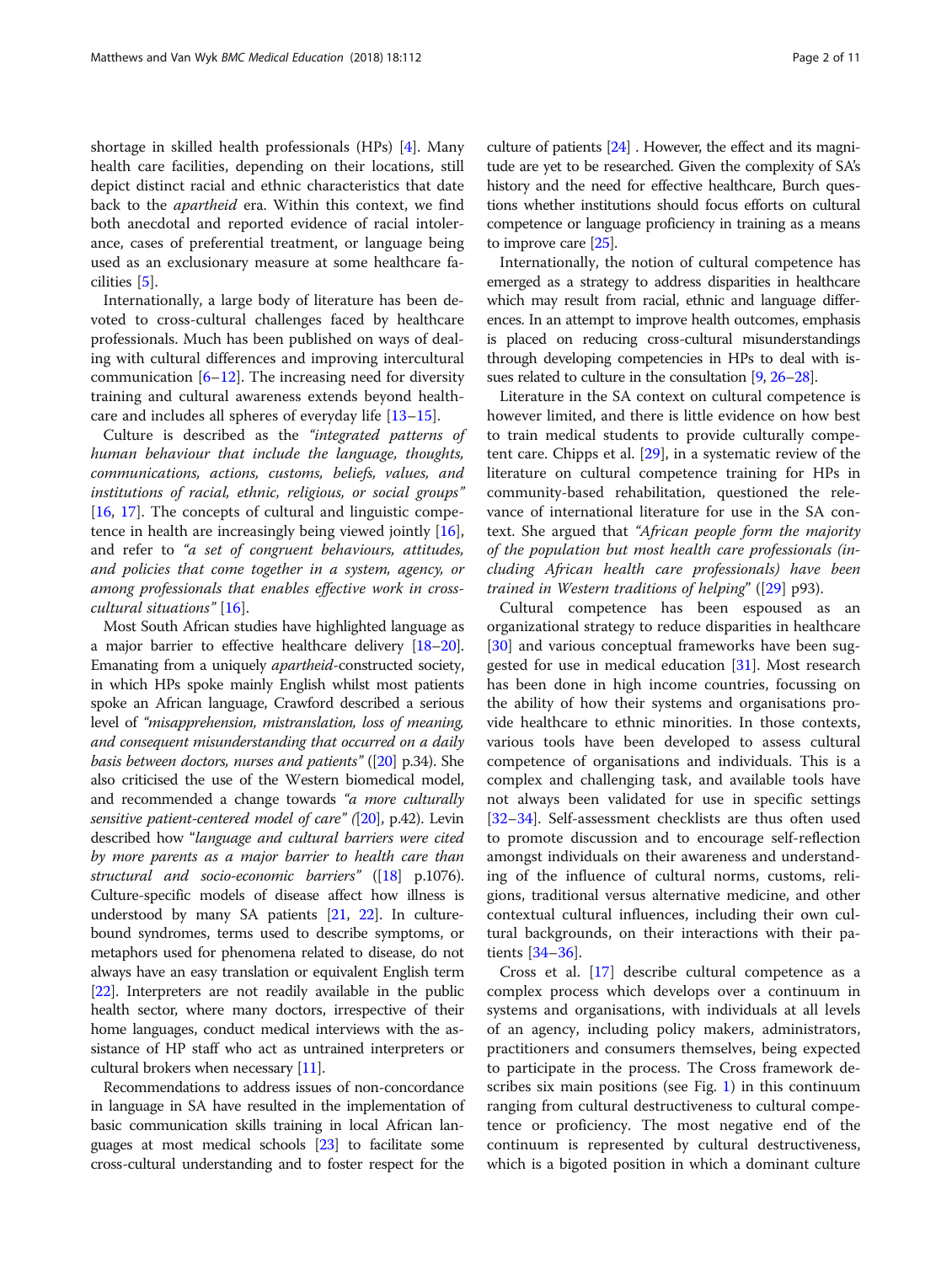<span id="page-2-0"></span>

disenfranchises, controls or exploits another group. The next position, referred to as cultural incapacity, implies a lack of capacity to help minority clients or communities, or the enforcement of racist policies. Cultural blindness reflects a well-intended liberal policy which treats all people in the same manner. Such services ignore cultural strengths and encourage assimilation. Cultural precompetence implies a responsive position in which there is an appreciation of the existing weaknesses in treating specific populations. In such a position, it is considered important that professionals from minority groups receive training in "the function of culture and its impact on client populations"( $\left[17\right]$  $\left[17\right]$  $\left[17\right]$  p.17). The most positive end of the continuum is advanced cultural competence or proficiency. The latter is characterised by culture being held in high esteem with advocacy for cultural competence throughout the system and for the improvement of relations between the various cultures within the society. It is imperative that development takes place at all levels and that five main elements are emphasized for a system, institution or agency to become proficient or reach an advanced stage of cultural competence. The elements are valuing diversity, the performance of cultural self-assessment, consciousness of the dynamics of cultural interaction, institutionalisation of cultural knowledge, and adapting to diversity [[17\]](#page-9-0).

As health professions educators, it is important to identify what is required of medical students to be culturally competent practitioners upon graduating from programmes. Training should be directed towards knowledge about culture (facts and cultural traits), specific skills (behaviours), awareness about self and others, and the development of cultural intelligence (including linguistic, spatial,

intra- and inter-personal intelligence) [[37](#page-9-0)] .It should also provide appropriate opportunities for engagements to bring new insights into their own mental processes, convictions and behaviours and enable transformative learning through a revision of their own beliefs and behaviour [\[38\]](#page-9-0).

Despite efforts to sensitise medical students to the importance of cultural issues in SA healthcare, cultural competency training and assessment are not comprehensively addressed in most SA medical education programmes. At an individual level, cultural competence is not considered a critical competency for graduating doctors. At this and other SA medical schools, teaching and learning related to cultural issues in health has been subsumed in teaching activities in communication skills, longitudinal community attachments in Family Medicine or the medical humanities (academic staff at three SA medical schools, 20th – 23rd February, 2018, personal communications). In addition, healthcare facilities in the public health sector which provide the training platform generally do not incorporate principles of cultural competence, which are regarded as important for learning and for delivering quality health care [[39\]](#page-9-0).

Whilst a previous study with medical students at the same institution [[40\]](#page-9-0) highlighted the need to improve their ability to deal with cultural challenges, this study was conceived to explore the current status of their perceptions of concepts of cultural and linguistic competence in the SA healthcare setting. The study was thus conducted at an individual rather than an institutional level. The study aimed to gain an understanding of the phenomenon in context by obtaining a current snapshot view of medical students' perceptions. The specific objectives are expanded upon in the methodology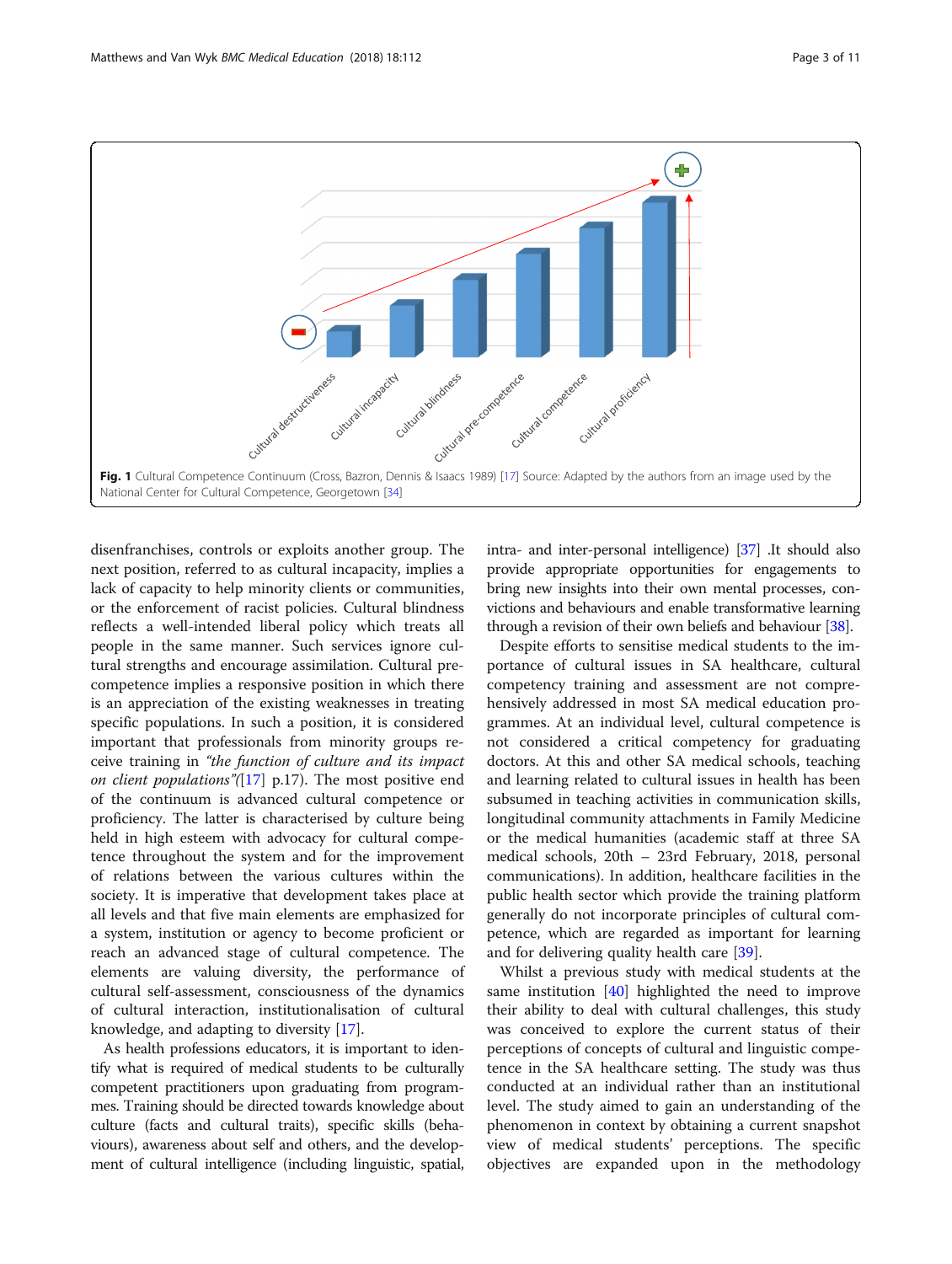section below. The study is considered important to contribute to curriculum development and to raise awareness in the SA health context of the importance of individual cultural competence within a culturally competent health system, as part of professionalism and quality clinical care. The study aims to contribute to educators' understanding of medical students' needs and to contribute to transformation of the curriculum to respond to the socio-cultural needs of local societies [\[41](#page-9-0)]. It also hopes to address the divisions of the past and improve social cohesion in healthcare settings [\[40\]](#page-9-0). The ultimate aim is to provide training that produces practitioners that are able to bridge the gap between Western and other, mainly African, worldviews when treating patients.

#### Methods

The study was an exploratory cross-sectional analytical study of the final year student cohort at the Nelson R. Mandela School of Medicine (NRMSM) of the University of KwaZulu-Natal (UKZN) in Durban (SA). A crosssectional study design was used to eliminate selection bias.

The study population included all medical students in the final year in 2015. No sampling was applied and there were no exclusion criteria. This study population was the first cohort to be exposed to a revised communication skills course, offered in the first three years of the MBChB programme. The course emphasized a clinical method which focussed on gathering information from a three-part perspective; the biomedical, contextual and patient perspectives [\[42,](#page-9-0) [43](#page-9-0)]. Students were taught of the importance of patient- [\[39,](#page-9-0) [44\]](#page-9-0) and person-centredness [\[45\]](#page-9-0). To improve intercultural communication, emphasis was placed on incorporating the patient's ideas, concerns, cultural and religious beliefs, and expectations in the consultation [\[43](#page-9-0)], and on showing empathy and respect for the patient's culture. The study population had also been exposed to patients in both urban and rural clinical settings, starting from their 3rd year of study. Other concepts related to culture were introduced at various academic levels and in some disciplines including Rural Health, Psychiatry and Paediatrics.

Using a self-administered questionnaire, the specific objectives explored:

- 1. The demographic details of the sample population: This was to analyse the diversity of the sample in relation to the specific objectives of the study. Categorical data was grouped using headings from the national SA Census results (2011).
- 2. Perceptions of cultural and linguistic competence: Various instruments used to heighten awareness of cultural competence in the healthcare context were reviewed for content. The search concentrated on instruments/ items which explored individual

competence. The items were taken from validated self-assessment checklists used for promoting cultural and linguistic competency at the National Center for Cultural Competence at Georgetown University [[36](#page-9-0)]. Items were reviewed and those items relevant to the SA context were included verbatim or adapted for readability. Specific items were added to explore students' perceptions regarding language in SA healthcare. The questionnaire was checked for clarity of meaning by the researchers and piloted with fifth year students, and explanatory notes were added to aid students' understanding e.g. to explain the term "cultural broker" (Refer Table [2](#page-6-0)).

- 3. Responsiveness of the students in terms of two specific items:
	- a. students' expressed need for the curriculum to promote cultural competence, and
	- b. students' expressed need for professional development to improve their ability in the provision of services to culturally and linguistically diverse groups.

Respondents were asked to indicate their degree of agreement with the individual items by using a 5 point Likert scale (A-Strongly Agree; B-Agree; C-Neutral; D-Disagree; E-Strongly Disagree). When using a Likert scale, central tendency, social desirability and acquiescence bias are possible forms of information bias. Central tendency bias can be limited by use of an even numbered Likert scale with no neutral, but generally, as in this case, it is preferred to include neutral as a legitimate opinion, which indicates mixed satisfaction [\[46](#page-9-0)].

The questionnaire was administered at the start of students' clinical rotations in order to maximise participation. To ensure the best quality of data, participation was voluntary. Responses were anonymous and students were informed that only group data would be published. Students were informed about the purpose of the study by the researcher and provided with an information leaflet. Each student signed individual informed consent. The researcher discussed the items in the questionnaire with the students and was available during completion to clarify content or take queries. The authors have no academic oversight of final year students and thus the respondents were certain that there could be no negative consequences of unfavourable responses. In terms of the trustworthiness, as the authors we have no vested interests to declare in terms of its outcome.

The data was checked for completeness and inconsistencies, and captured in Microsoft Excel 2010® spreadsheets, and thereafter in IBM SPSS® Statistics 23.

Statistical methods used were as follows: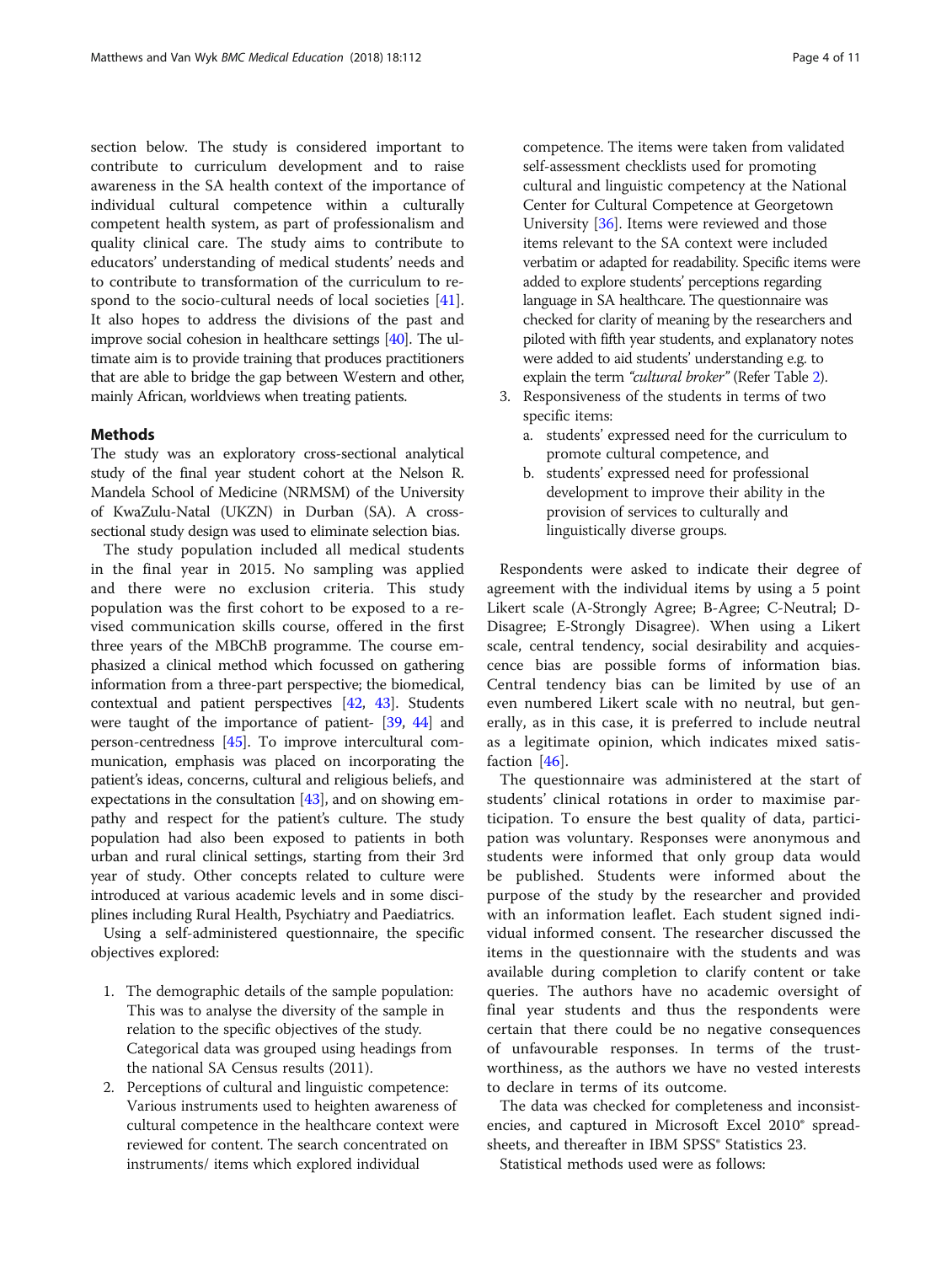- 1. Categorical data was described in terms of frequency distributions and summarised in a table.
- 2. The data was analysed related to the specific objectives of the study, analysing items separately in relation to aspects of culture and language, for overall percentage of agreement vs. disagreement per item.
- 3. The final item (3b above need for professional development) was further analysed using a suitable non-parametric test (Kruskal-Wallis test) to look for significant associations by grouping variable.

## Results

#### Demographic details of the sample population

A total of 177 students were identified as eligible to complete the questionnaire. In total, 142 responses were received, which represented an 81.1% (142/175) response rate of those included, or 71.3% (142/199) of the whole 2015 final year class.

Analysis of the sample, as indicated in Table [1,](#page-5-0) showed that the group was diverse, with the majority of the students (95,1%) being South African, and 84.4% from KwaZulu-Natal (KZN). Most were KZN residents, but five other SA provinces were represented. The majority (84.5%), were SA African or SA Asian/ Indian. Several students preferred to identify themselves as African (6), Bantu (1), and Black (2), and all of these were conflated as SA African for the purposes of this analysis. Some preferred a more specific ethnicity such as isiZulu (3), or Sepedi (1). One SA student referred to herself as Chinese; just under 5%  $(n = 7)$  were foreign students from Botswana (one self-identified as Kalanga) and Rwanda; and two students did not complete this section.

There was a female: male preponderance of 61.3 to 38. 7%, and 66.2% of the respondents were in the 21–24-year age group. Several religious groups were represented. With only the official groups as per the SA Census given as options, some students designated in this analysis as Christian or Hindu preferred to be more specific with regard to religion, with a total of five specifying religion as Catholic, one as Seventh Day Adventist and one as Hare Krishna. Regarding language, the most common home language was English (55.6%), with isiZulu the second most common (27. 5%), although all 11 SA official languages were represented as home languages. English was the language of learning and teaching at school for 97.9% of the sample. Of the respondents, 36.6% ( $n = 52$ ) spoke 1 language only (English), and the remainder were bilingual (2 languages) or multilingual (3–5 languages). Additional languages other than the official SA languages spoken (sufficient for everyday interactions) were African (Shona, Kinyarwanda and Ikalanga); Asian (Tamil and Hindi); and European languages (Spanish and Portuguese).

## Students' perceptions of concepts related to linguistic and cultural competence:

#### Role of language for HPs in SA healthcare

A total of 96.5% agreed that they were respectful of the language of the patient, and most respondents (91.5%) supported the principle of multilingualism in SA healthcare. A total of 87.4% of respondents agreed that HPs should be bilingual, whilst slightly lower percentage (83.8%) wished to improve their own language skills.

## Cultural competence in SA healthcare

A similarly high percentage of students (96.5%) agreed that they were always respectful of their patients' cultures. Overall, most items in this category showed a preponderance of Agree vs. Disagree responses. With regard to the use of language or cultural brokers, the percentage was considerably lower for cultural brokerage than for language interpreting (63.5 vs. 83.8%). All the respondents (100%) indicated that patients' responses to illness, disease and death were likely to be influenced by their religious and other beliefs. The lowest percentage agreement (31.1%) in this category related to responding to the insensitive behaviours of others.

#### Students' responsiveness

Ninety point 7% (90.7%) of students expressed a desire to ensure that principles and practices that promote cultural competence were included in the MBChB programme. In spite of a generally high percentage of agreement in the cultural competence items, 81.6% students' perceived a need for further professional development and training to improve their knowledge and skills which they believed would help them to provide adequate services to culturally and linguistically diverse groups (Refer Table [2\)](#page-6-0).

The Kruskal-Wallis test ( $n = 140$ ) for significant difference between the following independent grouping variables against the dependent variable (need for further professional development) importantly showed no significant association with gender, home language, mono- vs bi-or multilingualism, ethnicity or religion (using the groupings as per the SA Census of 2011 for the latter two variables). Although not significant, a trend emerged in the rankings for agreement for the necessity for professional development and training against monolingualism (English only) (73.36) vs. bilingualism (69.65) vs. multilingualism (67.04).

## **Discussion**

In response to the challenges to healthcare in the SA context, and to various SA studies which have demonstrated the barriers posed by language and culture, this study explored students' perceptions of concepts related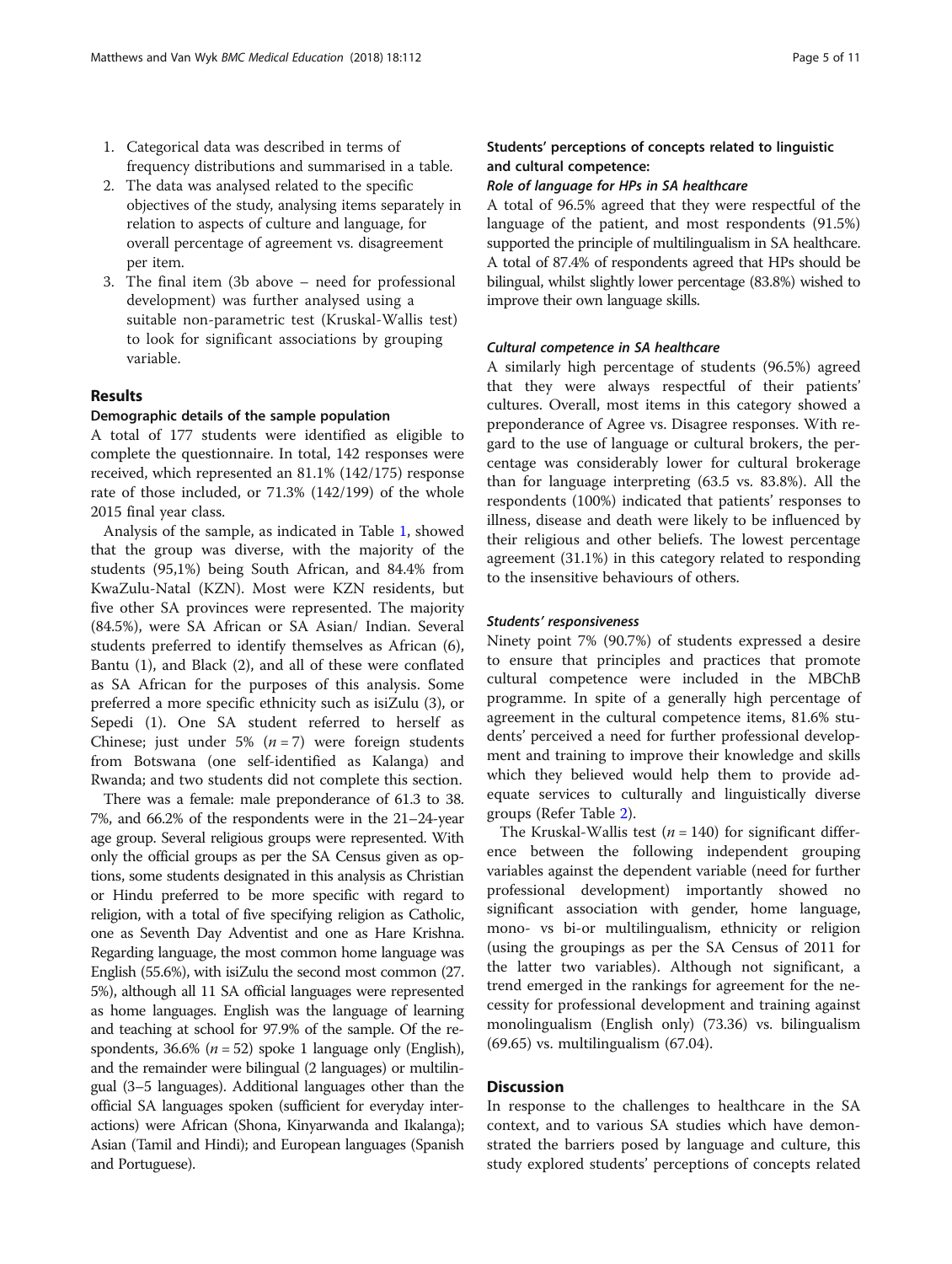Multilingual (three or more) 28 19.7 (Note: Percentage figures may not add up to 100% due to rounding)

Monolingual (English only) 52 52 36.6 Bilingual 62 43.7

English 139 97.9 IsiZulu 2 1.4 Sesotho 1 0.7

Language of Learning/Teaching (at school)

Number of Languages Spoken

to linguistic and cultural competence in healthcare. This was considered important to contribute to modifying curricula in medical and HP education to respond to local needs. The contribution of language to improving cultural competence in healthcare delivery in a SA healthcare setting was considered.

The respondents comprised a diverse group, described in the results section and in Table [2.](#page-6-0) Most were South African, and from the province of KZN, an underserved and poor province in which almost 80% of the population speaks isiZulu as a mother tongue [[3](#page-9-0)]. The most common home language of the respondents was English (55.6%), followed by isiZulu ((26.1%). Nearly all the students (97.9%) attended schools at which the medium of instruction was English. The commonest ethnic groups were SA Asian (43.7%), and SA African (40. 8%). All the monolingual respondents (36.6%) were English-speaking, indicating that at least this percentage are unable to communicate at all with their isi-Zulu patients.

Steps have already been taken at this and other SA universities to address some basic African language communication skills in training, as it is widely accepted that language serves as a means to access and understand African culture [\[22](#page-9-0), [47\]](#page-9-0). In this study, analysis showed generally high levels of agreement with items related to linguistic competence in the questionnaire. Respondents agreed that HPs should be bilingual (87.4%) and indicated a willingness to improve their skills in languages other than their own (83.8%).

<span id="page-5-0"></span>**Table 1** Profile of 2015 Final Year Students ( $N = 142$ ) in Study Sample at the NRMSM

| Grouping variable                                                               | $N = 142$           | Percentage |
|---------------------------------------------------------------------------------|---------------------|------------|
| Home Country                                                                    |                     |            |
| South Africa                                                                    | 135                 | 95.1       |
| Botswana                                                                        | 6                   | 4.2        |
| Rwanda                                                                          | 1                   | 0.7        |
| Home Province ( $n = 135$ , non-SA = 7)                                         |                     |            |
| <b>KZN</b>                                                                      | 114                 | 84.4       |
| Gauteng                                                                         | 4                   | 3.0        |
| Eastern Cape                                                                    | $\overline{2}$      | 1.5        |
| Mpumalanga                                                                      | 6                   | 4.4        |
| Limpopo<br>North West                                                           | 7<br>$\overline{2}$ | 5.2<br>1.5 |
| Age                                                                             |                     |            |
| $21-24$ years                                                                   | 97                  | 66.2       |
| 25-29 years                                                                     | 40                  | 28.2       |
| $30$ years +                                                                    | 7                   | 4.9        |
| Not specified                                                                   | 1                   | 0.7        |
| Gender                                                                          |                     |            |
| Male                                                                            | 55                  | 38.7       |
| Female                                                                          | 87                  | 61.3       |
| Ethnicity                                                                       |                     |            |
| SA African                                                                      | 58                  | 40.8       |
| SA Asian or Indian                                                              | 62                  | 43.7       |
| <b>SA Coloured</b>                                                              | 3                   | 2.1        |
| SA White                                                                        | 9                   | 6.3        |
| (SA) Chinese                                                                    | 1                   | 0.7        |
| Botswanan                                                                       | 6                   | 4.2        |
| Rwandan                                                                         | 1                   | 0.7        |
| Do not wish to say                                                              | $\overline{2}$      | 1.4        |
| Religion                                                                        |                     |            |
| Christianity                                                                    | 85                  | 59.9       |
| Islam                                                                           | 18                  | 12.7       |
| Hinduism                                                                        | 37                  | 26.1       |
| Traditional African Religions                                                   | 0                   | 0          |
| Judaism                                                                         | 0                   | 0          |
| Buddhism                                                                        | 0                   | 0          |
| None                                                                            | 2                   | 1.4        |
| Do not wish to say                                                              | $\Omega$            | 0          |
| Home Language (alphabetically for 11 SA languages,<br>then 2 foreign languages) |                     |            |
| Afrikaans                                                                       | 1                   | 0.7        |
| English                                                                         | 79                  | 55.6       |
| IsiNdebele                                                                      | 1                   | 0.7        |
| IsiXhosa                                                                        | 1                   | 0.7        |
| IsiZulu                                                                         | 39                  | 27.5       |
|                                                                                 |                     |            |

**Table 1** Profile of 2015 Final Year Students ( $N = 142$ ) in Study Sample at the NRMSM (Continued)

Grouping variable  $N = 142$  Percentage Sepedi 3 2.1 Sesotho 1 0.7 Setswana 7 4.9 SiSwati 2 1.4 Tshivenda 4 2.8 Xitsonga 2 1.4 Ikalanga 1 0.7 Kinyarwanda 6.7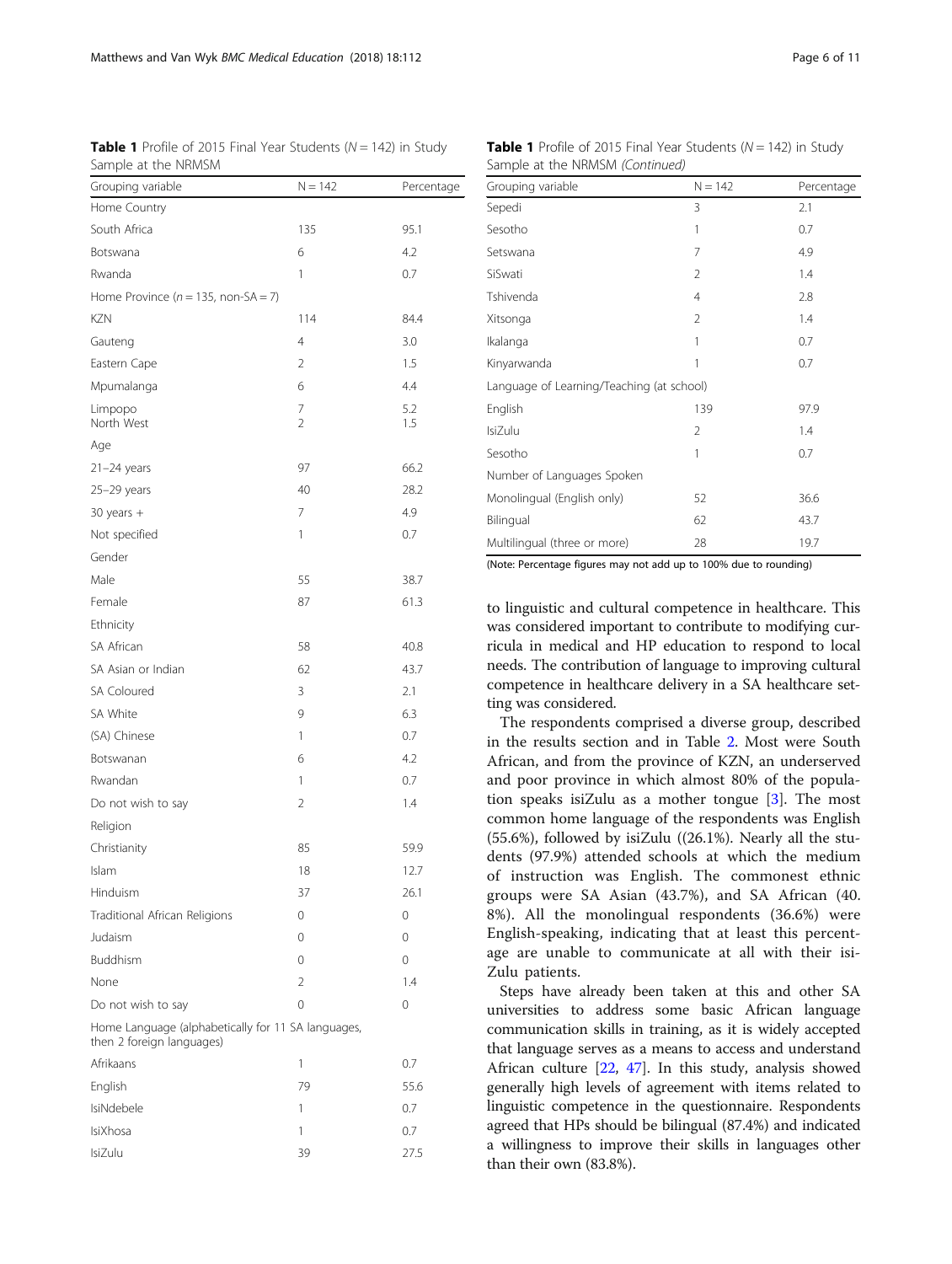<span id="page-6-0"></span>Table 2 Language and Cultural Competence Items; Responsiveness of Final Year Students in 2015 (N = 142)

| Role of Language in SA Healthcare ( $N = 142$ )                                                                                                                                     | Percentage   |         |                 |
|-------------------------------------------------------------------------------------------------------------------------------------------------------------------------------------|--------------|---------|-----------------|
|                                                                                                                                                                                     | <b>AGRFF</b> | NFUTRAI | <b>DISAGREE</b> |
| I believe that multilingualism is essential in SA healthcare                                                                                                                        | 91,5         | 4,7     | 2,8             |
| I believe that all healthcare professionals should speak at least 2 official languages                                                                                              |              | 8,5     | 4,2             |
| In my interactions with clients, I always respect their language                                                                                                                    |              | 2,8     | 0,7             |
| In my interactions with clients who speak languages other than my own, I attempt to<br>improve my language skills                                                                   |              | 14.1    | 2,1             |
| I use bi- or multilingual staff/volunteers to interpret during consultations if necessary                                                                                           | 83.8         | 10.6    | 5,6             |
| Cultural Competence ( $N = 142$ )                                                                                                                                                   | Percentage   |         |                 |
|                                                                                                                                                                                     | <b>AGREE</b> | NEUTRAL | <b>DISAGREE</b> |
| In my interactions with clients, I always respect their culture                                                                                                                     | 96,4         | 3,5     | 0,0             |
| I recognise that the meaning or value of health education and medical treatment may<br>vary greatly among cultures                                                                  |              | 2,9     | 1,4             |
| I accept that religion and other beliefs may influence how individuals and families<br>respond to illness, disease and death                                                        | 100,0        | 0,0     | 0,0             |
| I seek information from individuals, families and key community informants that will<br>help to respond to the needs and preferences of culturally and ethnically diverse groups    | 71,0         | 22,0    | 7,1             |
| I use staff/ other volunteers to act as cultural brokers during consultations if necessary                                                                                          | 63,5         | 24,3    | 12,2            |
| I do not participate in insensitive comments or behaviours                                                                                                                          | 90,2         | 6,3     | 3,5             |
| I often respond to others' insensitive comments or behaviours                                                                                                                       | 31,1         | 41,3    | 27,5            |
| I am aware of specific health disparities and their prevalence within local communities                                                                                             | 78,7         | 17,7    | 3,5             |
| I understand my clients' cultural norms may influence communication, including greetings                                                                                            | 97,9         | 0,0     | 2,1             |
| I understand my clients' cultural norms may influence communication, including eye contact                                                                                          | 97,1         | 2,1     | 0,7             |
| I understand the impact of culture on life activities such as gender roles                                                                                                          | 95,0         | 3,5     | 1,4             |
| I understand the impact of culture on life activities such as customs or superstitions                                                                                              | 78,0         | 17,0    | 4,9             |
| I understand the impact of culture on life activities such as the use of alternative medicine                                                                                       | 82,2         | 15,6    | 2,1             |
| I understand the impact of culture on life activities such as the value of Western medical<br>treatment                                                                             | 91,4         | 6,4     | 2,1             |
| I provide services to those who are GLBTQ                                                                                                                                           | 94,3         | 4,3     | 1,4             |
| Even though my professional or moral viewpoints may differ, I accept individuals and<br>families as the ultimate decision makers for services and support impacting their lives     |              | 7,0     | 0,7             |
| I am aware of the socio-economic and environmental risk factors that contribute to<br>health disparities of culturally and linguistically diverse local populations                 | 89,3         | 9,3     | 1,4             |
| Responsiveness ( $N = 142$ )                                                                                                                                                        | Percentage   |         |                 |
|                                                                                                                                                                                     | AGREE        | NEUTRAL | <b>DISAGREE</b> |
| I would like the University to ensure that principles and practices promoting cultural<br>competence are included in the medical curriculum                                         | 90,7         | 7,8     | 1,4             |
| I need further professional development and training to improve my knowledge and<br>skills in the provision of services and support to culturally and linguistically diverse groups | 81,6         | 14,2    | 4,2             |

Note: Percentage figures may not add up to 100% due to rounding

An interesting finding, although not at a statistically significant level, was the trend shown in the analysis by number of languages spoken. This supported the fact that medical students who were bi- and multilingual were less likely than monolingual English speakers to feel the need for additional professional development to provide services to diverse groups of patients. This finding is similar to that in a Spanish language primary

care context [[48\]](#page-9-0), where patients associated improved processes of care from physicians with higher language ability and cultural competence. In SA, in the province of KZN, a survey of cultural competence of critical care nurses in a tertiary care setting showed that nurses from non-English speaking backgrounds scored significantly higher than English-speaking nurses when interacting with largely non-English-speaking patients [\[49](#page-9-0)]. Such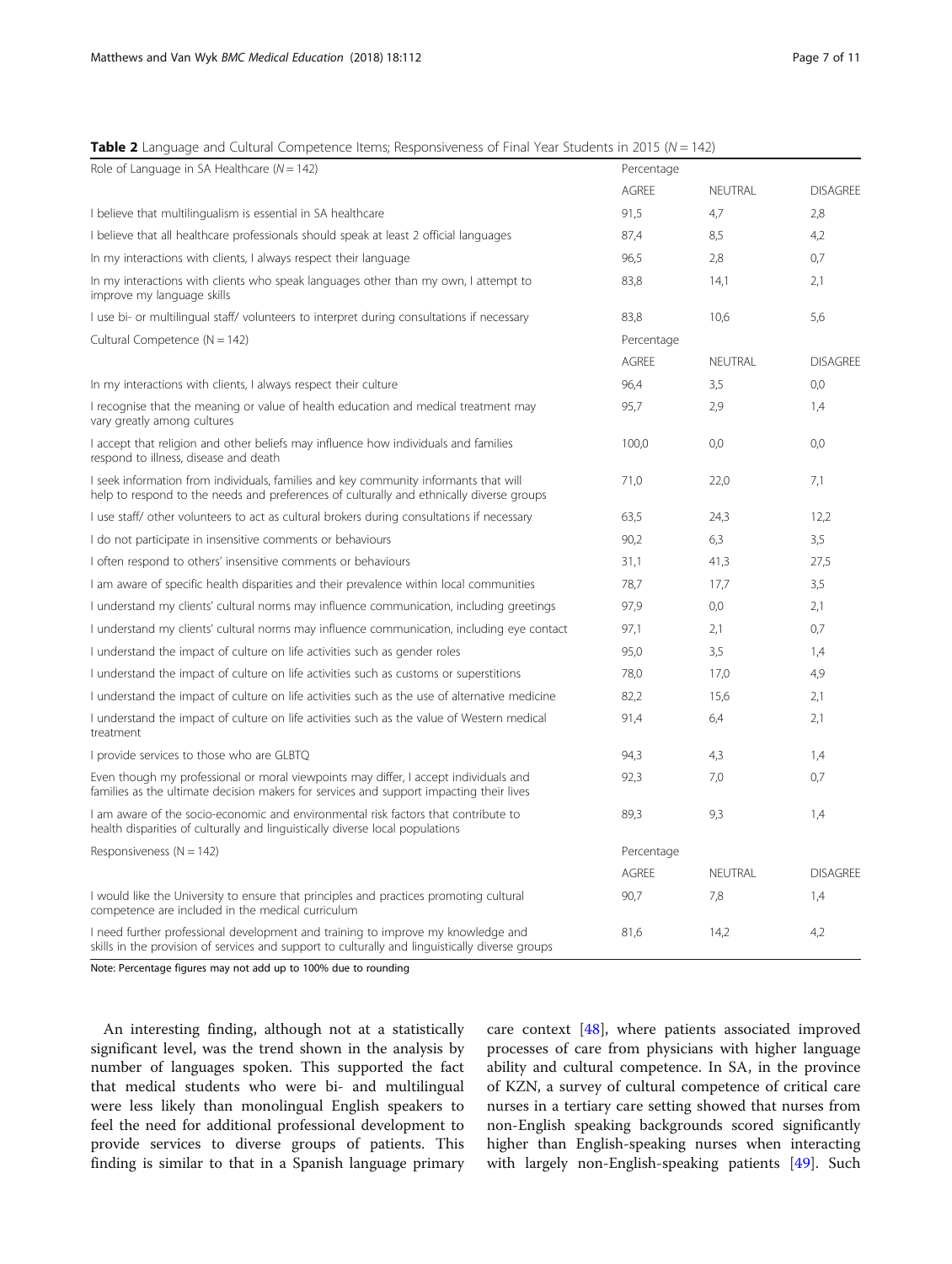findings underpin the importance of further research in language as a facilitating factor in cultural competence in the SA healthcare environment. Whilst achieving a requisite level of language proficiency in several official languages is not possible for medical trainees due to curricular demands [\[50](#page-9-0)], most of the SA indigenous African languages are concentrated in specific provinces or regions. Thus mastery of more than one official language, possibly on a regional basis, should be explored as a requirement for SA HPs. For example, in KZN the dominant African language is isiZulu, which would support a requirement for HPs in this province to be proficient in isiZulu and English.

The respondents in this case study showed generally high levels of agreement with the items related to cultural competence. The highest percentage of agreement (100%) related to how religion and other beliefs may influence individuals and families' response to illness, disease and death. Other very high levels of agreement (97.9 and 97.1%) were for an understanding of how clients' cultural norms may influence communication, including greetings and eye contact. Both of these issues, the use of appropriate greetings for patients, and sensitivity to non-verbal cues and the patient's body language, are stressed in basic communication teaching of process skills in the clinical method [[43,](#page-9-0) [51\]](#page-10-0).

In contrast with the items above, which showed high levels of agreement, the unusually low agreement rate for the item "I often respond to others' insensitive comments or behaviours" may suggest that the environment for medical students to respond to racism is not enabling and be indicative of an institutional environment in which cultural competence is not valued. By inference, this finding supports the importance of creating an enabling, nondiscriminatory environment in which cultural competence is emphasized and deliberately institutionalised as an organizational strategy [[30](#page-9-0)]. In addition, only 63.5% of students indicated agreement with the item on the use of cultural brokers, vs 83.8% with the use of bi- or multilingual staff in language interpreting in the consultation,

With reference to the Cross Framework [[17](#page-9-0)], concerns are being expressed about how some institutions in SA healthcare are perceived to show organisational behaviours in the negative range of the continuum (cultural destructiveness or incapacity) towards expressing cultural competence at an institutional level (See Fig. [1](#page-2-0)). This current study, however, explored only individual cultural competence of medical students. It is possible that the high level of agreement with the cultural competence items may be explained by acquiescence or social desirability bias. However, we would suggest that these responses indicated a level of cultural awareness and, according to the Cross framework, a level of cultural pre-competence [\[17\]](#page-9-0) in the respondents. Cultural pre-competence implies an understanding of deficiencies and a willingness to undergo training to improve one's abilities to deal with cross-cultural challenges [[17](#page-9-0)]. This position could be explained by the fact that, in spite of the fact that cultural competence was not explicitly incorporated in training or assessment, the study population had been trained using a patient-centred model [[43](#page-9-0)] and sensitised to the incorporation of the patient's perspective. It is therefore likely that their responses may have been influenced by this and other experiential exposures in the curriculum. Using a person-centred approach [\[45\]](#page-9-0) implies that each patient is valued as an individual, and that medical students have appropriate knowledge, skills and behaviours to interact with each patient appropriately. This links to the concept of cultural humility [[12](#page-9-0)] (a lifelong commitment to reflection and self-critique in the use of practices such as patient-focused interviewing and care), which is believed to be an attainable goal in multicultural education.

The pre-competent position would be supported by the majority of respondents expressing high levels of agreement with the two items deemed to indicate respondents' responsiveness: expressing high levels of agreement with the inclusion by the University of principles and practices promoting cultural competence in the medical curriculum, and with the need to improve knowledge and skills to provide services to culturally and linguistically diverse groups.

This latter item (need to improve knowledge and skills) was analysed further for association by grouping variable to investigate whether any particular grouping expressed a greater level of agreement, and an important negative finding was that no significant associations were found; thus students' perceived need for further professional development and training was equally expressed across the sample and not influenced by ethnicity, religion or home language. The finding further supports the fact that each HP, in fact, reflects aspects of a "culture" which relates to his or her context and life experience, and emphasises the need to refrain from stereotyping by grouping variable in HP education and/or any other setting. This is considered important in view of SA's past history of racial discrimination, the politicisation of language and the fact that the legacy of racial segregation is that "most cultural/ ethnic groups in SA still have limited interaction with other groups on a social level"  $([49], p.4)$  $([49], p.4)$  $([49], p.4)$ .

#### Implications for education and future research

To respond to the perceived need for additional professional development and to improve the responsiveness of the curriculum to local needs, it is recommended that specific learning objectives related to cultural competence should be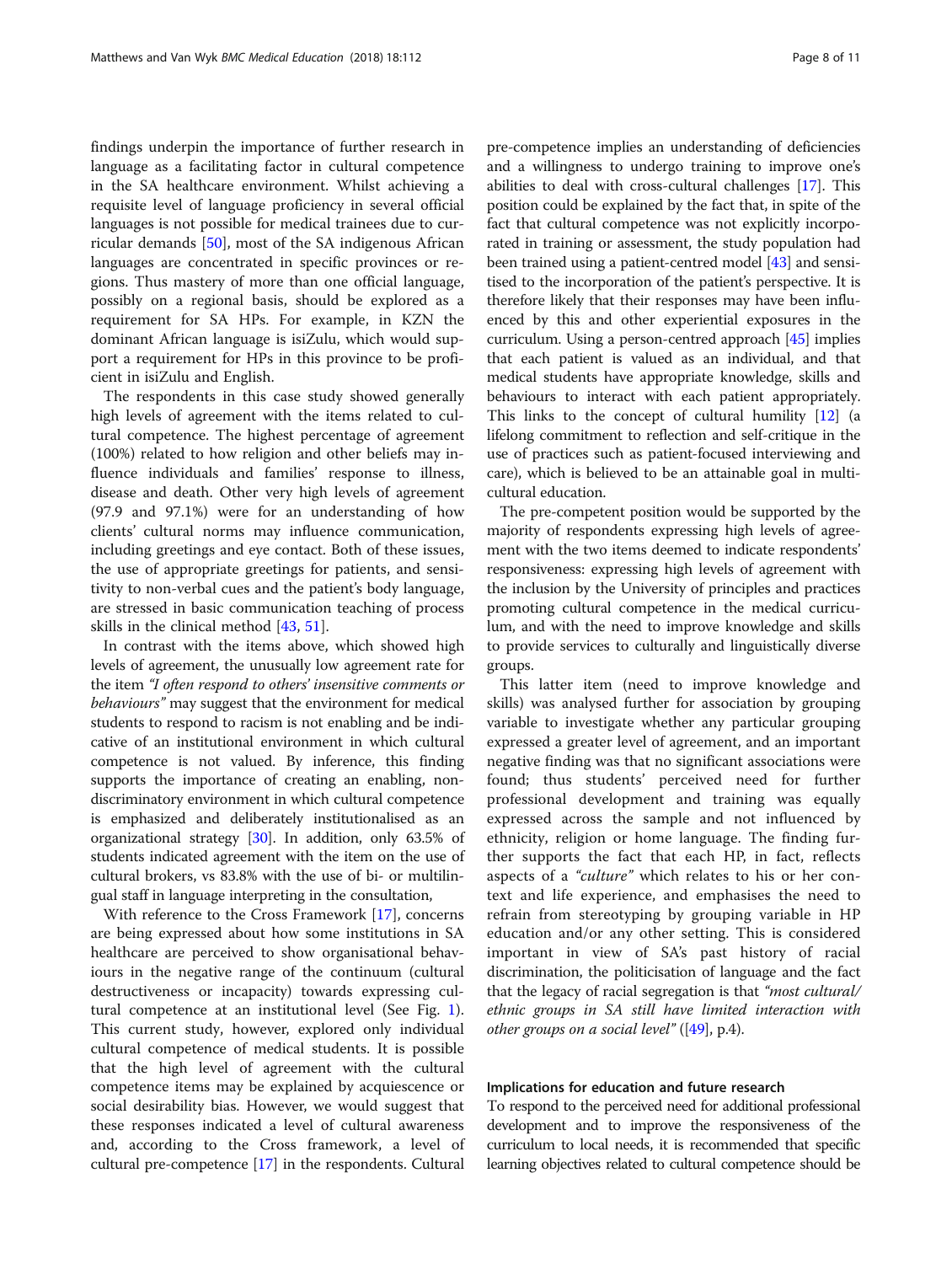included in medical training. Increased emphasis on intercultural communication, multiculturalism and communication ethics in basic communication courses should be encouraged [[24\]](#page-9-0) to maximise effectiveness of HPs in resource-challenged healthcare environments. The lower agreement expressed with the item on the use of cultural brokers vs that regarding the use of bi- or multilingual staff in language interpreting in the consultation, suggests that the use of cultural brokers in training [[11\]](#page-9-0) should be explored as a means to sensitise students to the inclusion of cultural factors in the medical interview. The diverse nature of the respondents should be seen as a resource for learning. Providing opportunities for students to explore their own cultural awareness, for example by the use of self-reflection checklists, may increase awareness of the influence of their own and other cultures and cultural biases [[52\]](#page-10-0) on interactions in the healthcare context. Whilst much emphasis in SA is placed on African culture, this would also allow deeper exploration of additional cultural issues, for example those related to gender roles, religion and sexual orientation in health. Understanding of concepts related to both individual and institutional cultural competence would improve students' insights into their relevance in responding to the challenges, particular those related to culture, in SA healthcare.

Research and development in cultural competence for medical and other HP education in SA contexts from individual to institutional and system levels is recommended. This should include research into how cultural competence is facilitated by language in the SA context. In order to respond better to the needs of local communities, research at a community level would assist in gaining an understanding of patients' perspectives and satisfaction with the cultural competence of HPs and healthcare organisations serving the SA public.

## Limitations of the study

Only individual and not institutional cultural competence was explored in the study. The items related to cultural competence were based on items in assessment tools from a non-Southern African context but were adapted for use in this exploratory study. The findings relate to self-assessment of students' perceptions at one medical school only, and are not generalizable, but it is hoped that the study findings will be generative, promote discussion and suggest opportunities for further research on the teaching and learning of cultural competence for medical and other HP students in similar SA healthcare contexts.

## Conclusion

This study explored perceptions of concepts relating to linguistic and cultural competence in final year SA medical students at one institution. It raised the importance of language and culture in the SA healthcare environment. Students' perceptions on language use and cultural competence indicated high levels of agreement in general, but nonetheless, students indicated a need for professional development in cultural competence and provision of services to culturally and linguistically diverse groups. Integrating culture and language teaching and learning may be a facilitating factor in developing cultural competence for medical students and improving healthcare and outcomes in the SA healthcare context.

#### Abbreviations

CDC: Centres for Disease Control; HP: Health professions/ health professional; KZN: KwaZulu-Natal; MBChB: Bachelor of Medicine, Bachelor of Surgery; NRMSM: Nelson R Mandela School of Medicine; SA: South Africa/ South African; UKZN: University of KwaZulu-Natal

#### Acknowledgements

The authors wish to acknowledge and thank the students in the College of Health Sciences at UKZN for their participation in the study.

#### Funding

Funding for the study was provided by the Research Office of the College of Health Sciences of the UKZN. The funding referred to serves to support PhD candidates in the College of HS at the UKZN. The funders played no role in the design of the study; data collection, analysis or interpretation; nor in the writing of the manuscript.

#### Availability of data and materials

Hard copies of the responses to the questionnaires are stored under lock, and electronic datasets used and analysed stored with password protection, by the researchers for a period of five years as per institutional guidelines. Electronic copies of the student information leaflet, consent to participate in the study and questionnaire are submitted with the ethics application and are also available by reasonable request from the researchers. A copy of the questionnaire has been included in the supplemental material.

#### Authors' contributions

The authors alone are responsible for the content and writing of the article. MM and JvW participated in the design and coordination of the study, with both authors responsible for compiling the questionnaire. MM was responsible for the data collection and analysis and wrote the first draft of the article. Both authors contributed to subsequent revisions and approved the final manuscript for submission.

#### Ethics approval and consent to participate

Gatekeeper and ethical permission was obtained from the relevant parties within the College of Health Sciences and the UKZN Humanities and Social Sciences Research Ethics Committee (HSS/1633/014D). All students gave written informed consent to participate in the study.

#### Consent for publication

Not applicable (no individual's data is included in the manuscript).

#### Competing interests

The authors report no competing interests.

#### Publisher's Note

Springer Nature remains neutral with regard to jurisdictional claims in published maps and institutional affiliations.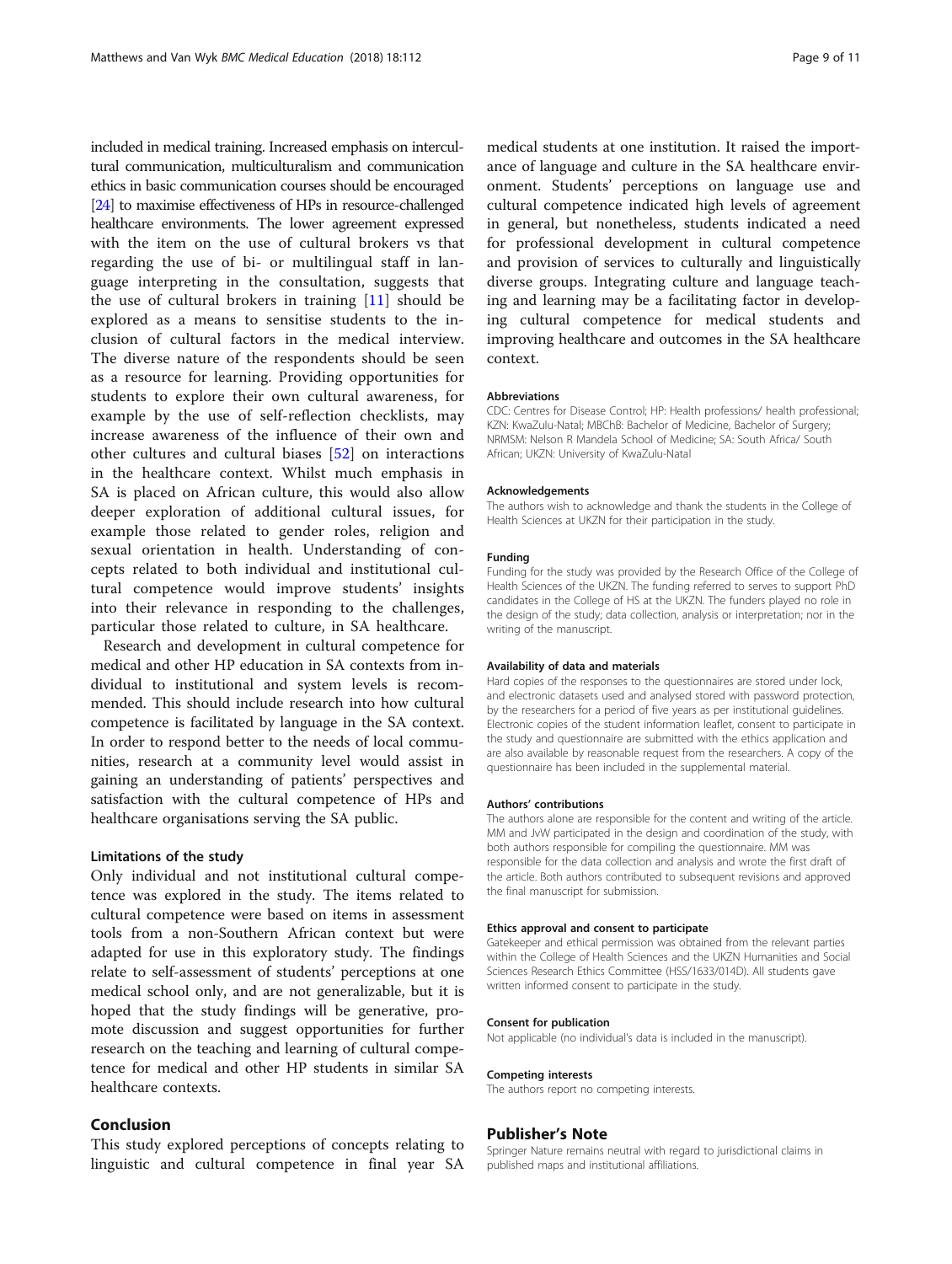#### <span id="page-9-0"></span>Received: 28 February 2017 Accepted: 10 April 2018 Published online: 22 May 2018

- References
- 1. World Population: South African Population [Internet] 2017 [cited 28.11. 2017]. Available from: <http://www.worldometers.info/world-population/>
- 2. The languages of South Africa [Internet] 2017 [cited 29.11.2017]. Available from: [http://salanguages.com/.](http://salanguages.com/) Accessed 19 Apr 2018.
- Stats SA, South African Census [Internet]. 2011 [cited 28.11.2017]. Available from: [http://www.statssa.gov.za/?page\\_id=4513.](http://www.statssa.gov.za/census/census_2011/census_products/Census_2011_Census_in_brief.pdf) Accessed 17 Apr 2018.
- Mayosi B, Lawn J, Van Niekerk A, Bradshaw D, Abdool Karim S, Coovadia H. Health in South Africa: changes and challenges since 2009. Lancet. 2012; 380(9858):2029–43. [https://doi.org/10.1016/S0140-6736\(12\)61814-5](https://doi.org/10.1016/S0140-6736(12)61814-5)
- 5. Staff reporter. Western Cape Hospital rejects non-Xhosa- speaking patients 2017. Available from: [http://ewn.co.za/2016/12/01/probe-as-hospital](http://ewn.co.za/2016/12/01/probe-as-hospital-reportedly-refuses-help-to-non-xhosa-speaking-couple)[reportedly-refuses-help-to-non-xhosa-speaking-couple](http://ewn.co.za/2016/12/01/probe-as-hospital-reportedly-refuses-help-to-non-xhosa-speaking-couple). Accessed 17 Apr 2018.
- 6. Singleton K, Krause E. Understanding cultural and linguistic barriers to health literacy. Ky Nurse. 2010;58(4):4. 6-9
- 7. Goode TD, Dunne MC, Bronheim S. The evidence base for cultural and linguistic competency in health care. New York NY: Commonwealth Fund; 2006 Oct. pp 2–5.
- 8. Schouten B, Meeuwesen L. Cultural differences in medical communication: a review of the literature. Patient Educ Counsel. 2006;64(1–3):21–34.
- 9. Reardon C. More than words cultural competency in healthcare. Soc Work Today. 2012;9(3):12.
- 10. Kagawa-Singer M, Kassim-Lakha S. A strategy to reduce cross-cultural miscommunication and increase the likelihood of improving health outcomes. Acad Med. 2003;78(6):577–87.
- 11. Penn C. Cultural narratives: bridging the gap. Educating speech-language pathologists to work in multicultural populations. Folia Phoniatr Logop. 2002;54(2):95–9.
- 12. Tervalon M, Murray-Garcia J. Cultural humility versus cultural competence: a critical distinction in defining physician training outcomes in multicultural education. J Health Care Poor & Underserved. 1998;9(2):117–25.
- 13. Paulston CB, Kiesling SF, Rangel ES, editors. The handbook of intercultural discourse and communication. Wiley; Hoboken, New Jersey; 2012.
- 14. Seibert P, Stridh-Igo P, Zimmerman C. A checklist to facilitate cultural awareness and sensitivity. J Med Ethics. 2002;28(3):143–6.
- Intercultural and Communication Skills. Public course directory. New York: One Rockefeller Centre; 2016.
- 16. Definitions: Cultural Competence, CDC [Internet] 2014 [cited 28.11.2017]. Available from: [https://npin.cdc.gov/pages/cultural-competence.](https://npin.cdc.gov/pages/cultural-competence) Accessed 17 Apr 2018.
- 17. Cross T, Bazron B, Dennis K, Isaacs M. Towards a culturally competent system of care in: Georgetown University child development center CTAC, editor. DC: Washington; 1989.
- 18. Levin M. Language as a barrier to care for Xhosa-speaking patients at a south African paediatric teaching hospital. S Afr Med J. 2006;96(10):1076–9. 19. Schlemmer A, Mash B. The effects of a language barrier in a south African
- district hospital. S Afr Med J. 2006;96(10):1076–9.
- 20. Crawford A. We can't all understand the whites' language: an analysis of monolingual health services in a multicultural society. Int J Sociol Lang. 1999;136:27–45.
- 21. Levin M. Different use of medical terminology and culture-specific models of disease affecting communication between Xhosa speaking patients and English-speaking doctors at a south African paediatric teaching hospital. S Afr Med J. 2006;96(10):1080–4.
- 22. Ellis C. Communicating with the African patient. Scottsville: UKZN Press; 2004.
- 23. Levin M. Effects on quality of care and health care worker satisfaction of language training for health care workers in South Africa. Afr J Health Prof Educ. 2011: 3(1):11-14.
- 24. Funkhouser E. The importance of incorporating multiculturalism in basic communication courses. New Orleans: Annual Meeting of the Southern States Communication Association; April 5–9, 1995; 1995.
- 25. Burch V. Cultural competence or speaking the patient's language? Afr J Health Prof Educ. 2016;8(1):3. <https://doi.org/10.7196/AJHPE.2016.v8i1.802>
- 26. Lie D, Lee-Ray E, Gomez A, Bereknyei S, Braddock C. Does cultural competency training of health professionals improve patient outcomes? A systematic review and proposed algorithm for future research. J Gen Int Med. 2011;26(3):317–25.
- 27. Brach C, Fraser I. Can cultural competency reduce racial and ethnic health disparities? A review and conceptual model. Med Care Res Rev. 2000; 57(Suppl 1):181–217.
- 28. Betancourt J, Green A. Commentary: linking cultural competence training to improved health outcomes: perspectives from the field. Acad Med. 2010; 85(4):583–5.
- 29. Chipps JA, Simpson B, Brysiewicz P. The effectiveness of cultural-competence training for health professionals in community-based rehabilitation: a systematic review of literature. Worldviews Evid-Based Nurs. 2008;5(2):85–94.
- 30. Weech-Maldonado R, Elliott MN, Pradhan R, Schiller C, Hall A, Hays RD. Can hospital cultural competency reduce disparities in patient experiences with care? Med Care. 2012;50(0):S48–55.
- 31. Seeleman C, Suurmond J, Stronks K. Cultural competence: a conceptual framework for teaching and learning. Med Educ. 2009;43(3):229–37.
- 32. Betancourt JR, Green AR, Carrillo JE, Ananeh-Firempong O. Defining cultural competence: a practical framework for addressing racial/ethnic disparities in health and health care. Public Health Rep. 2003;118:293–302.
- 33. Betancourt J, Green A, Carrillo E. Cultural competence in health care: emerging frameworks and practical approaches. The Commonwealth Fund. Oxford: University press; 2002.
- 34. Goode T. Cutural Competence Continuum. In: National Center for Cultural Competence, editor. Georgetown University; 2004.
- 35. American Speech-Language-Hearing Association. Cultural competence checklist: Personal reflection 2010 20.01.2017. Available from: [https://www.asha.](https://www.asha.org/uploadedFiles/Cultural-Competence-Checklist-Personal-Reflection.pdf) [org/uploadedFiles/Cultural-Competence-Checklist-Personal-Reflection.pdf.](https://www.asha.org/uploadedFiles/Cultural-Competence-Checklist-Personal-Reflection.pdf) Accessed 17 Apr 2018.
- 36. Goode T. Promoting cultural and linguistic competence self-assessment checklist for personnel providing services and support in early intervention and childhood settings. In: National Center for Cultural Competence, editor. Georgetown University Center for Child & Human Development 1989 (revised 2002). [http://www.multiculturalmentalhealth.ca/wp-content/](http://www.multiculturalmentalhealth.ca/wp-content/uploads/2013/10/cultural-competence_training-module_0.pdf) [uploads/2013/10/cultural-competence\\_training-module\\_0.pdf](http://www.multiculturalmentalhealth.ca/wp-content/uploads/2013/10/cultural-competence_training-module_0.pdf). Accessed 17 Apr 2018.
- 37. Peterson B. Cultural intelligence: a guide to working with people from other cultures. Yarmouth, ME: Intercultural Press; 2004.
- 38. Taylor EW. Transformative learning theory. New Directions for Adult and Continuing Education. 2008;119:5–15.
- Beach MC, Saha S, Cooper LA. The role and relationship of cultural competence and patient-centeredness in health care quality Commonwealth Fund, editor 2006.
- 40. Matthews M, Diab P. An exploration into the awareness and perceptions of medical students of the psychosociocultural factors which influence the consultation: implications for teaching and learning of health professionals. Af J Health Prof Educ. 2016;8(1):65–8.
- 41. Quintero G. Medical education and the healthcare system why does medical education need to be reformed? BMC Med. 2014;12(213) [https://bmcmedicine.](https://bmcmedicine.biomedcentral.com/articles/10.1186/s12916-014-0213-3) [biomedcentral.com/articles/10.1186/s12916-014-0213-3](https://bmcmedicine.biomedcentral.com/articles/10.1186/s12916-014-0213-3). Accessed 17 Apr 2018.
- 42. Kurtz S, Silverman J, Benson J, Draper J. Marrying content and process in clinical method teaching: enhancing the Calgary–Cambridge guides. Acad Med. 2003;78(8):802–9.
- 43. Silverman J, Kurtz S, Draper J. Skills for communicating with patients. 2nd ed. Oxon: Radcliffe Publishing Ltd; 2005.
- Stewart MA, Brown JB, Weston WW, McWhinney IR, McWilliam CR, Freeman TR. Patient-centered medicine: transforming the clinical method. Thousand Oaks, California: Sage Publications; 1995.
- 45. Slater L. Person-centredness: a concept analysis. Contemp Nurse. 2006;23(1):135–44.
- 46. Johns R. Likert Items and Scales. Survey Question Bank: Methods Fact Sheet 1 (March 2010) [Internet] 2017 [cited 28.11.2017]. Available from: [https://www.sheffield.ac.uk/polopoly\\_fs/1.597637!/file/likertfactsheet.pdf](https://www.sheffield.ac.uk/polopoly_fs/1.597637!/file/likertfactsheet.pdf). Accessed 17 Apr 2018.
- 47. Levin M. Language and cultural competency training in South Africa: effects on quality of care and health care worker satisfaction. Af J Health Prof Educ. 2011;3(1):11–4.
- 48. Fernandez A, Schillinger D, Grumbach K, Rosenthal A, Stewart A, Wang F, et al. Physician language ability and cultural competence: an exploratory study of communication with Spanish-speaking patients. J Gen Int Med. 2004;19:167–74.
- 49. De Beer J, Chipps J. A survey of cultural competence of critical care nurses in KwaZulu-Natal. S Afr J Crit Care. 2014;30(2):50–4.
- 50. Matthews M. Vocation-specific isiZulu language teaching and learning for medical students at the University of KwaZulu-Natal. Durban: University of KwaZulu-Natal; 2013.